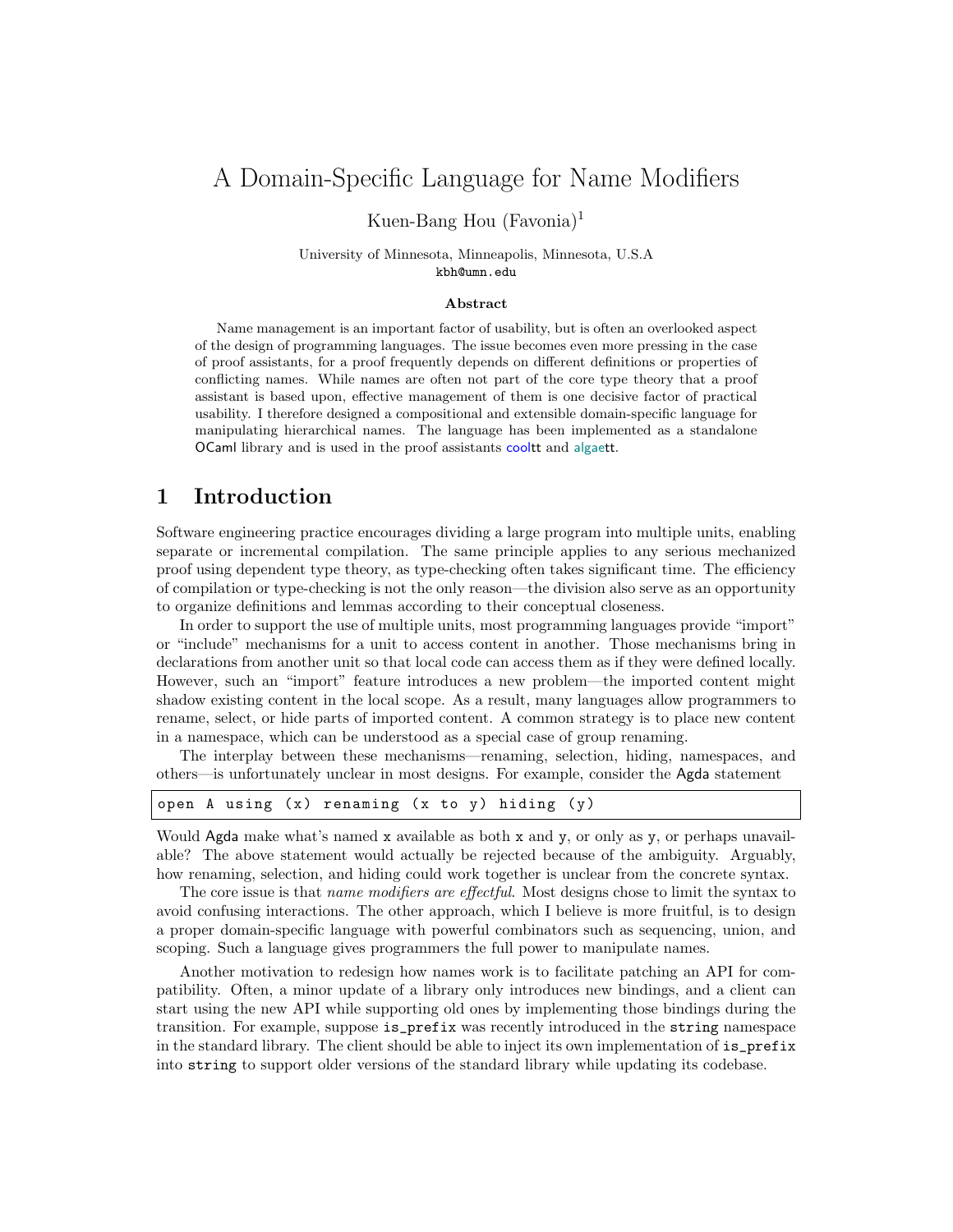The desire to patch libraries motivates an *implicit* treatment of namespaces, which means a namespace is only a group of names that happen to share the same prefix. The ML-style module system, on the other hand, limits the ability to change components of a module to make sure it always has a valid signature. There has been work on liberating ML-style modules [\[3\]](#page-2-0), but the untyped nature of namespaces means we are not subject to these constraints and can derive a simpler design. Moreover, in the context of proof assistants, one should recognize top-level definitions might not have an (internalized) type anyway. It is perhaps easier and better to support both untyped namespaces and typed modules (or records in dependent type theory).

## 2 The Design

The effectfulness of name modifiers and the need to patch libraries suggest that all operations should work on names sharing a prefix (that is, a subtree) instead of individual names. For example, selection of a.b should be understood as selecting all names with the prefix a.b. Other important considerations include detection of typos, decoupling from export control, expressiveness, extensibility with custom hooks, and conciseness of the core language. Balancing out these factors led to a language with the following six operators:

- Emptiness-Checking: err if there are no matching bindings; this is to detect typos.
- Scoping: apply a modifier to names with a given prefix.
- Renaming: change names with a given prefix to names with the new prefix.
- Sequencing: apply a list of modifiers in order.
- Union: take the union of the results of a list of modifiers.
- Hook: apply a custom hook.

As a demonstration of expressiveness, the modifier that hides names with the prefix  $a.b$  can be implemented as a combination of **Scoping** (to focus on the names with the prefix  $a.b$ ), Emptiness-Checking (to detect typos), and then Union of an empty list (to drops all bindings). Therefore, we do not need a modifier dedicated to hiding in the core language.

### 3 Discussions

The language has been implemented as a standalone OCaml library named Yuujinchou [\[1\]](#page-1-0). It was used in the experimental proof assistants cooltt and algaett. Racket is one of the few languages that provide an equally powerful language for modifying names, and the language has specialized operators for different phases in Racket [\[2\]](#page-1-1). However, its support of hierarchical names seems to be limited because its renaming and prefixing modifiers (rename-in and prefix-in) cannot directly place bindings under a namespace. Other than Racket, most programming languages and proof assistants give little power to its users, and perhaps our simple yet compositional domain-specific language could inspire.

### References

- <span id="page-1-0"></span>[1] Kuen-Bang Hou (Favonia). Yuujinchou: Name modifiers. [http://www.github.com/RedPRL/](http://www.github.com/RedPRL/yuujinchou) [yuujinchou](http://www.github.com/RedPRL/yuujinchou).
- <span id="page-1-1"></span>[2] Matthew Flatt and PLT. Importing and exporting: require and provide. [https://docs.](https://docs.racket-lang.org/reference/require.html) [racket-lang.org/reference/require.html](https://docs.racket-lang.org/reference/require.html).